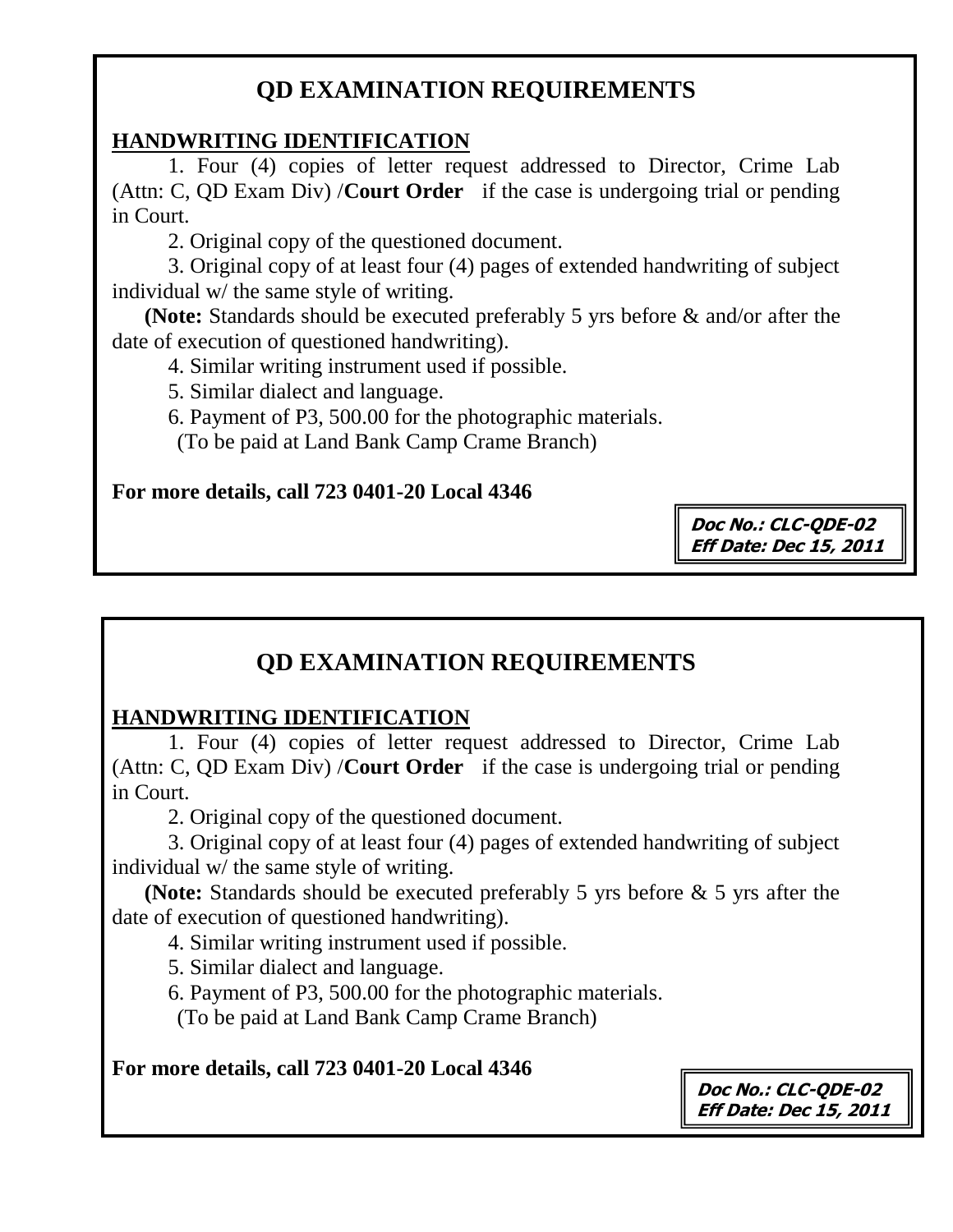### **HANDWRITING IDENTIFICATION**

1. Four (4) copies of letter request addressed to Director, Crime Lab (Attn: C, QD Exam Div) /**Court Order** if the case is undergoing trial or pending in Court.

2. Original copy of the questioned document.

3. Original copy of at least four (4) pages of extended handwriting of subject individual w/ the same style of writing.

 **(Note:** Standards should be executed preferably 5 yrs before & 5 yrs after the date of execution of questioned handwriting).

4. Payment of P3, 500.00 for the photographic materials.

(To be paid at Land Bank Camp Crame Branch)

### **For more details, call 723 0401-20 Local 4346**

**Doc No.: CLC-QDE-02 Eff Date: Dec 15, 2011**

# **QD EXAMINATION REQUIREMENTS**

### **HANDWRITING IDENTIFICATION**

1. Four (4) copies of letter request addressed to Director, Crime Lab (Attn: C, QD Exam Div) /**Court Order** if the case is undergoing trial or pending in Court.

2. Original copy of the questioned document.

3. Original copy of at least four (4) pages of extended handwriting of subject individual w/ the same style of writing.

 **(Note:** Standards should be executed preferably 5 yrs before & 5 yrs after the date of execution of questioned handwriting)

4. Payment of P3, 500.00 for the photographic materials.

(To be paid at Land Bank Camp Crame Branch)

**For more details, call 723 0401-20 Local 4346**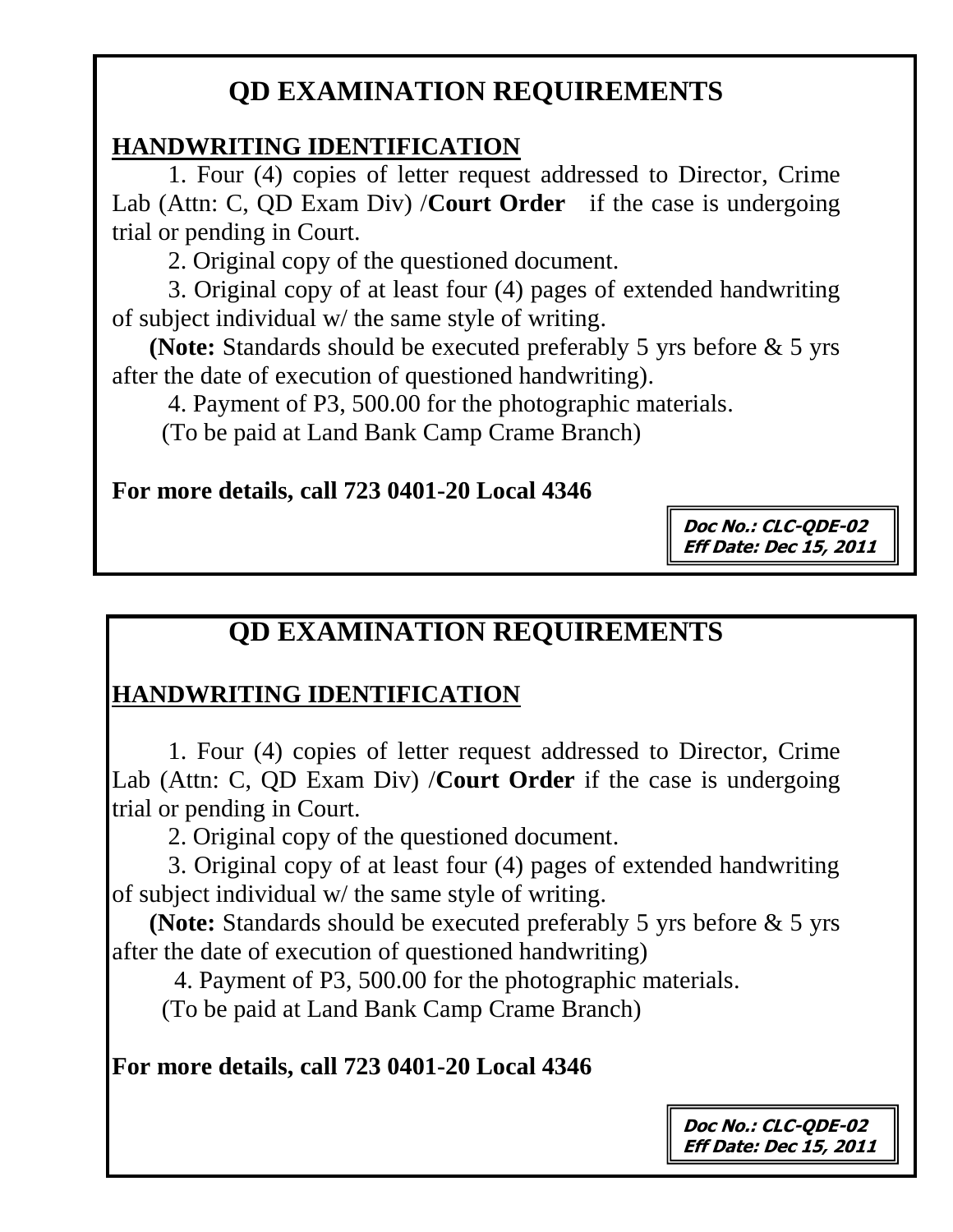### **SIGNATURE IDENTIFICATION**

 1. Four (4) copies of letter request addressed to Director, Crime Lab (Attn: C, QD Exam Div) /**Court Order** if the case is undergoing trial or pending in Court.

2. Original copy of the questioned document.

3. Original copy of at least eight (8) or more different documents bearing the standard signatures of subject individual

 (**Note:** Standards should be executed preferably 5 yrs before & 5 yrs after the date of execution of questioned signature).

4. Payment of P2, 000.00 for the photographic materials.

(To be paid at Land Bank Camp Crame Branch)

### **For more details, call 723 0401-20 Local 4346**

**Doc No.: CLC-QDE-02 Eff Date: Dec 15, 2011**

# **QD EXAMINATION REQUIREMENTS**

### **SIGNATURE IDENTIFICATION**

 1. Four (4) copies of letter request addressed to Director, Crime Lab (Attn: C, QD Exam Div) /**Court Order** if the case is undergoing trial or pending in Court.

2. Original copy of the questioned document.

3. Original copy of at least eight (8) or more different documents bearing the standard signatures of subject individual

 (**Note:** Standards should be executed preferably 5 yrs before & 5 yrs after the date of execution of questioned signature).

4. Payment of P2, 000.00 for the photographic materials.

(To be paid at Land Bank Camp Crame Branch)

### **For more details, call 723 0401-20 Local 4346**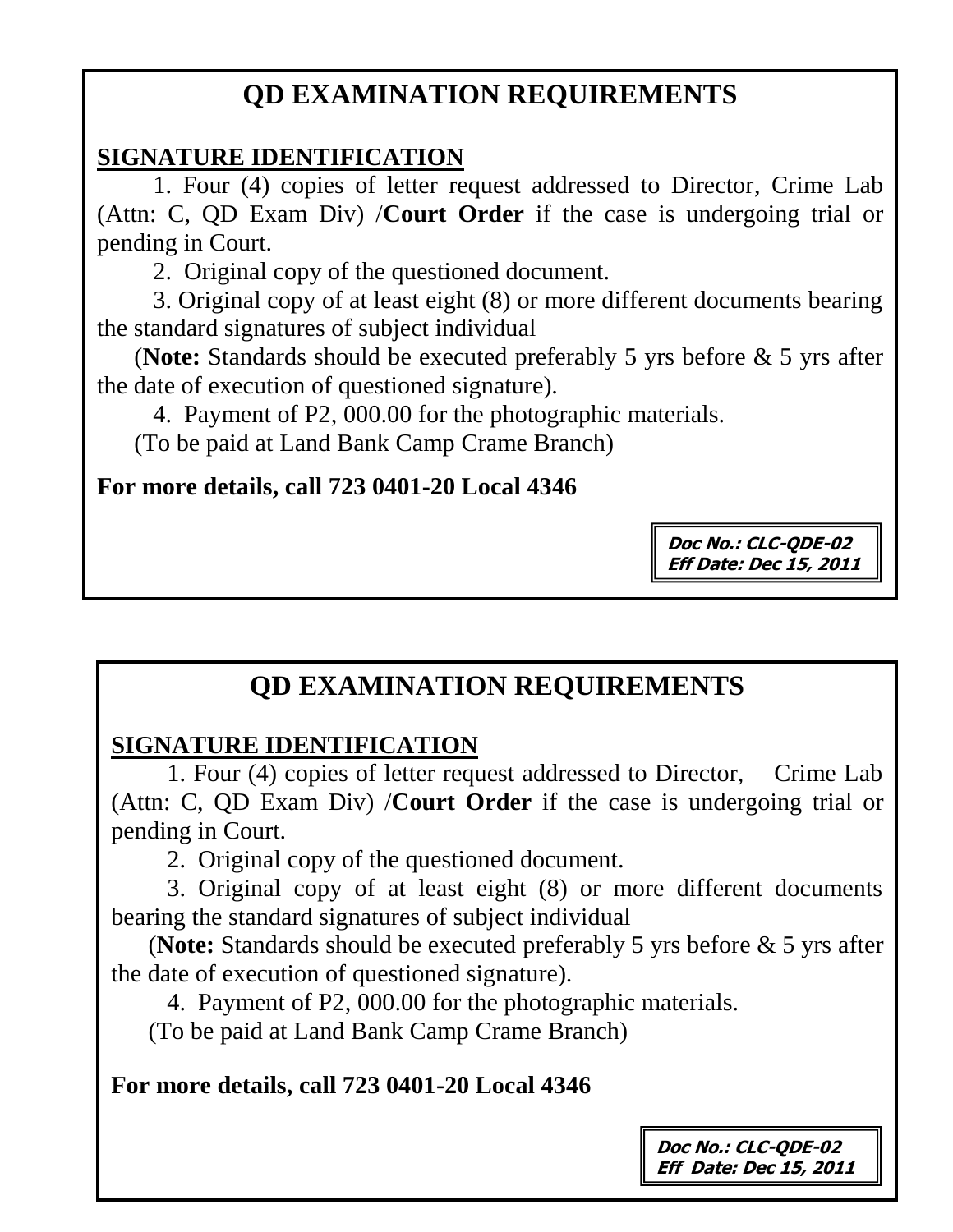#### **COUNTERFEITING / UNFAIR TRADE COMPETITION**

1. Four (4) copies of letter request addressed to the Director, Crime Laboratory (Attn: C, QD Exam Div) /**Court Order** if the case is undergoing trial or pending in Court.

2. Original of the alleged counterfeit and one (1) standard for the case of unfair trade competition.

3. Payment of P2, 000.00 for the photographic materials.

(To be paid at Land Bank Camp Crame Branch)

#### **For more details, call 723 0401-20 Local 4346**

**Doc No.: CLC-QDE-02 Eff Date: Dec 15, 2011**

# **QD EXAMINATION REQUIREMENTS**

### **COUNTERFEITING / UNFAIR TRADE COMPETITION**

1. Four (4) copies of letter request addressed to the Director, Crime Laboratory (Attn: C, QD Exam Div) /**Court Order** if the case is undergoing trial or pending in Court.

2. Original of the alleged counterfeit and one (1) standard for the case of unfair trade competition.

3. Payment of P2, 000.00 for the photographic materials.

(To be paid at Land Bank Camp Crame Branch)

#### **For more details, call 723 0401-20 Local 4346**